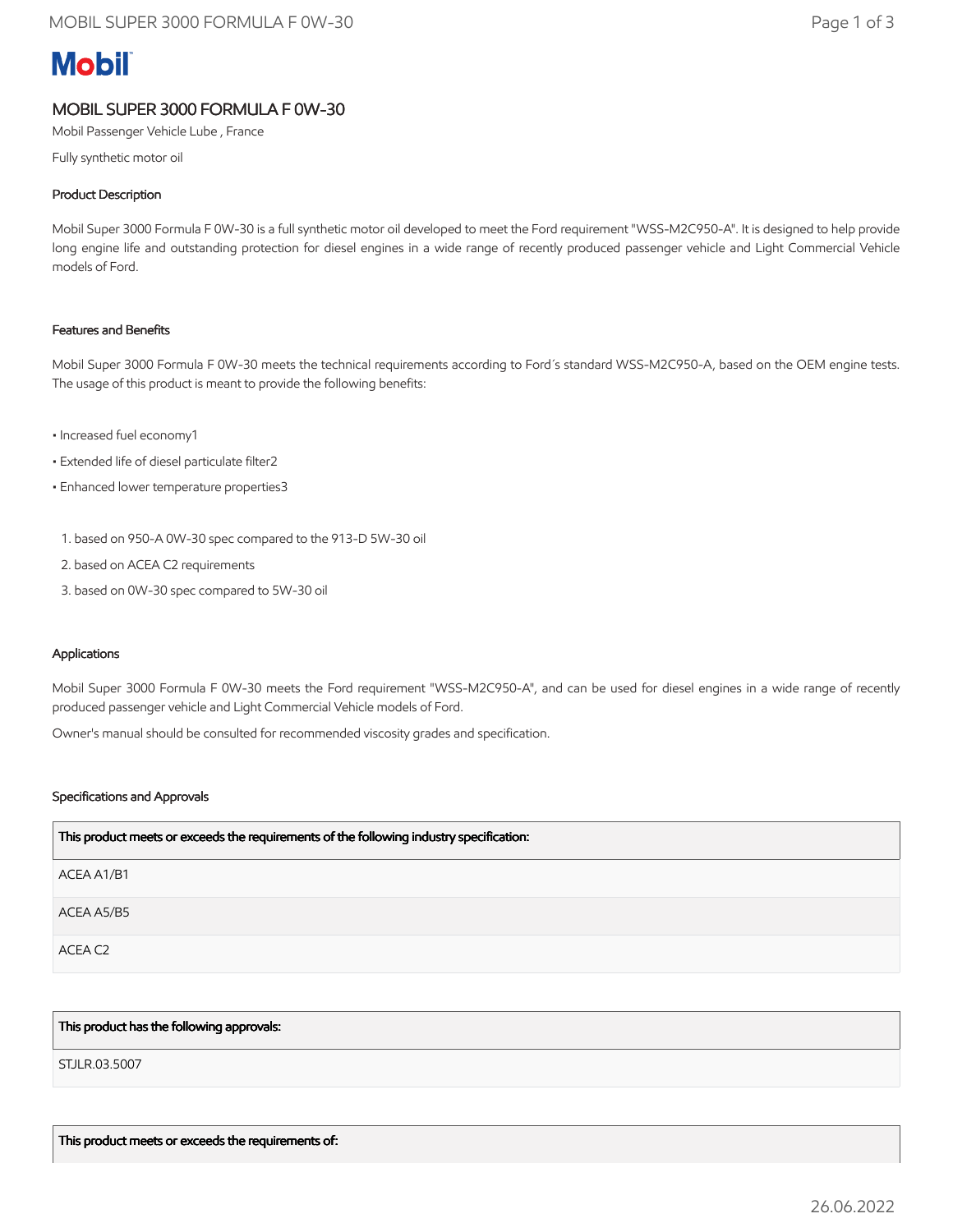## This product meets or exceeds the requirements of:

FORD WSS-M2C950-A

#### Properties and Specifications

| Property                                                              |                  |
|-----------------------------------------------------------------------|------------------|
| Grade                                                                 | <b>SAE 0W-30</b> |
| Kinematic Viscosity @ 100 C, mm2/s, ASTM D445                         | 9.6              |
| Kinematic Viscosity @ 40 C, mm2/s, ASTM D445                          | 44.7             |
| Viscosity Index, ASTM D2270                                           | 204              |
| Density @ 15.6 C, g/ml, ASTM D4052                                    | 0.842            |
| Pour Point, °C, ASTM D97                                              | $-42$            |
| Flash Point, Cleveland Open Cup, °C, ASTM D92                         | 232              |
| Ash, Sulfated, mass%, ASTM D874                                       | 0.77             |
| Total Base Number, mgKOH/g, ASTM D2896                                | 8                |
| Mini-Rotary Viscometer, Apparent Viscosity, -40 C, mPa.s, ASTM D4684  | 20613            |
| Hi-Temp Hi-Shear Viscosity @ 150 C 1x10(6) sec(-1), mPa.s, ASTM D4683 | 2.96             |

#### Health and safety

Health and Safety recommendations for this product can be found on the Material Safety Data Sheet (MSDS) @ [http://www.msds.exxonmobil.com/psims](http://www.msds.exxonmobil.com/psims/psims.aspx) /psims.aspx

All trademarks used herein are trademarks or registered trademarks of Exxon Mobil Corporation or one of its subsidiaries unless indicated otherwise.

11-2021

Esso Société Anonyme Française 20 rue Paul Héroult 92000 Nanterre, France

Société Anonyme au capital de 98 337 521,70 euros

RCS Nanterre 542 010 053

You can always contact our Technical Help Desk engineers on Mobil lubricants and services related questions:<https://www.mobil.fr/fr-fr/contact-us> Tel. +33 (0)1 49 67 90 00

[http://www.exxonmobil.com](http://www.exxonmobil.com/)

Typical Properties are typical of those obtained with normal production tolerance and do not constitute a specification. Variations that do not affect product performance are to be expected during normal manufacture and at different blending locations. The information contained herein is subject to change without notice. All products may not be available locally. For more information, contact your local ExxonMobil contact or visit [www.exxonmobil.com](http://www.exxonmobil.com/)

ExxonMobil is comprised of numerous affiliates and subsidiaries, many with names that include Esso, Mobil, or ExxonMobil. Nothing in this document is intended to override or supersede the corporate separateness of local entities. Responsibility for local action and accountability remains with the local ExxonMobil-affiliate entities.